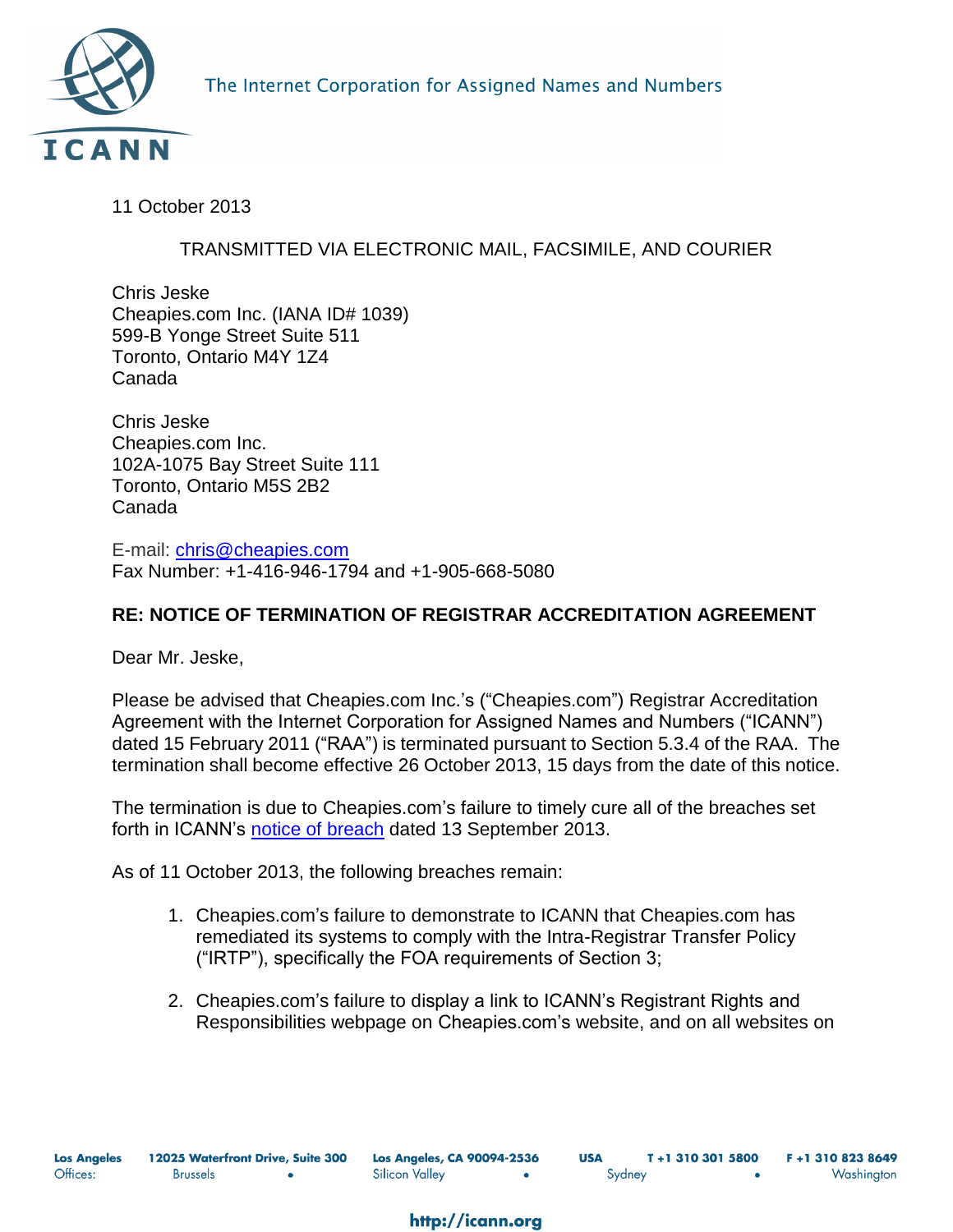

 Chris Jeske Cheapies.com Inc. Page **2** of **5**

which Cheapies.com offers registration services, as required by Section 3.15 of the RAA; and

3. Cheapies.com's failure to provide ICANN with a primary contact update form duly completed and signed.

Please refer to the attachment for details regarding these breaches.

Cheapies.com is further advised that the logo license Appendix to the RAA is revoked as of 26 October 2013. Please remove all ICANN trademarks, name and logo from Cheapies.com's website and business materials that have been licensed to Cheapies.com under the terms of that Appendix by 26 October 2013.

## Domain Name Transition Process

To protect domain name registrants, ICANN will commence the domain name transition process and will solicit bids for a qualified ICANN-accredited registrar to manage the domain names currently managed by Cheapies.com.

ICANN will follow the [De-Accredited Registrar Transition Procedure](http://www.icann.org/en/processes/registrars/de-accredited-registrar-transition-procedur%20e-01oct08.pdf) ("Procedure"). Consistent with the Procedure, please designate a bulk transfer recipient by 18 October 2013 and inform ICANN's Registrar Liaison Team at [RegTransition@icann.org.](mailto:RegTransition@icann.org)

ICANN reserves all its rights under the RAA. Please note the rights and obligations required to have effect after the expiration of the RAA, including but not limited to Sections 3.4 Retention of Registered Name Holder and Registration Data, 3.9 Accreditation Fees, 5.6 Resolution of Disputes Under this Agreement and 5.7 limitations on Monetary Remedies for Violations of this Agreement.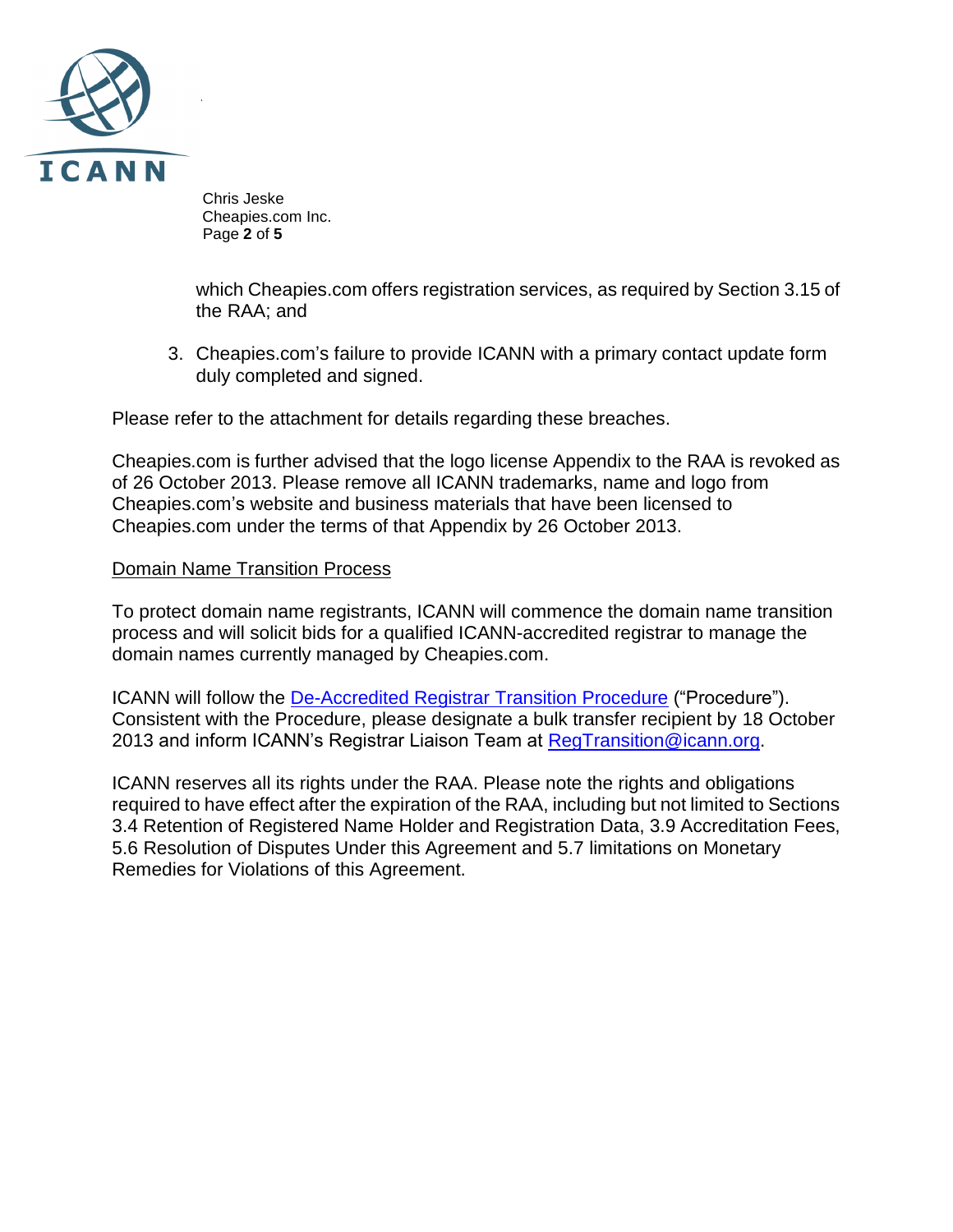

 Chris Jeske Cheapies.com Inc. Page **3** of **5**

If you have questions or require assistance, please contact Owen Smigelski at [owen.smigelski@icann.org](mailto:stacy.burnette@icann.org)

Sincerely,

Maguy Serad Vice President Contractual Compliance

Cc: John O. Jeffrey, General Counsel and Secretary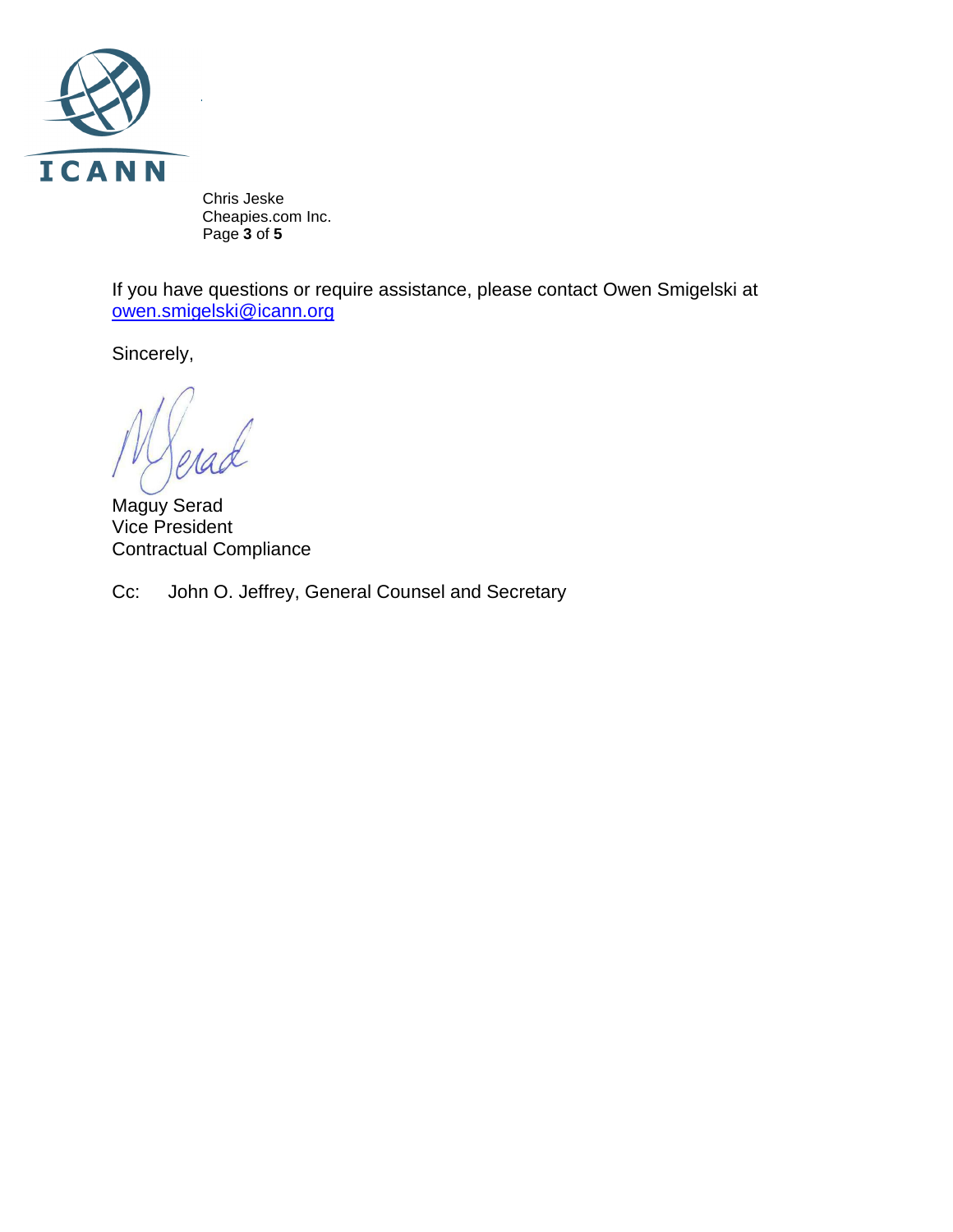

 Chris Jeske Cheapies.com Inc. Page **4** of **5**

## **Chronology:**

| Date of<br><b>Notice</b> | <b>Deadline for</b><br><b>Response</b> | <b>Details</b>                                                                                                                                                                   |
|--------------------------|----------------------------------------|----------------------------------------------------------------------------------------------------------------------------------------------------------------------------------|
| 16-Jul-13                | 23-Jul-13                              | ICANN sent first compliance notice via e-mail to<br>chris@cheapies.com. Registrar did not respond.                                                                               |
| 24-Jul-13                | 31-Jul-13                              | ICANN sent second compliance notice via e-mail to<br>chris@cheapies.com Registrar did not respond.                                                                               |
| 25-Jul-13                | N/A                                    | ICANN called registrar at +1-866-707-7633. Left a detailed<br>voice-mail. Registrar did not respond.                                                                             |
| $1-Auq-13$               | 8-Aug-13                               | ICANN sent third compliance notice via e-mail to<br>chris@cheapies.com and attempted to send it via fax to<br>+1-905-668-5080. Fax unsuccessful.                                 |
| $5 - Aug-13$             | N/A                                    | ICANN called registrar at +1-866-707-7633. Left a detailed<br>voice-mail. Registrar did not respond.                                                                             |
| 8-Aug-13                 | N/A                                    | Registrar responded to ICANN's third compliance notice<br>stating that the AuthInfo code had been sent to the RNH, but<br>attached no documentation to its response.             |
| 14-Aug-13                | 21-Aug-13                              | ICANN sent a follow-up communication to the third<br>compliance notice requesting a copy of the e-mail sent to<br>the RNH containing the AuthInfo code and a copy of the<br>FOA. |